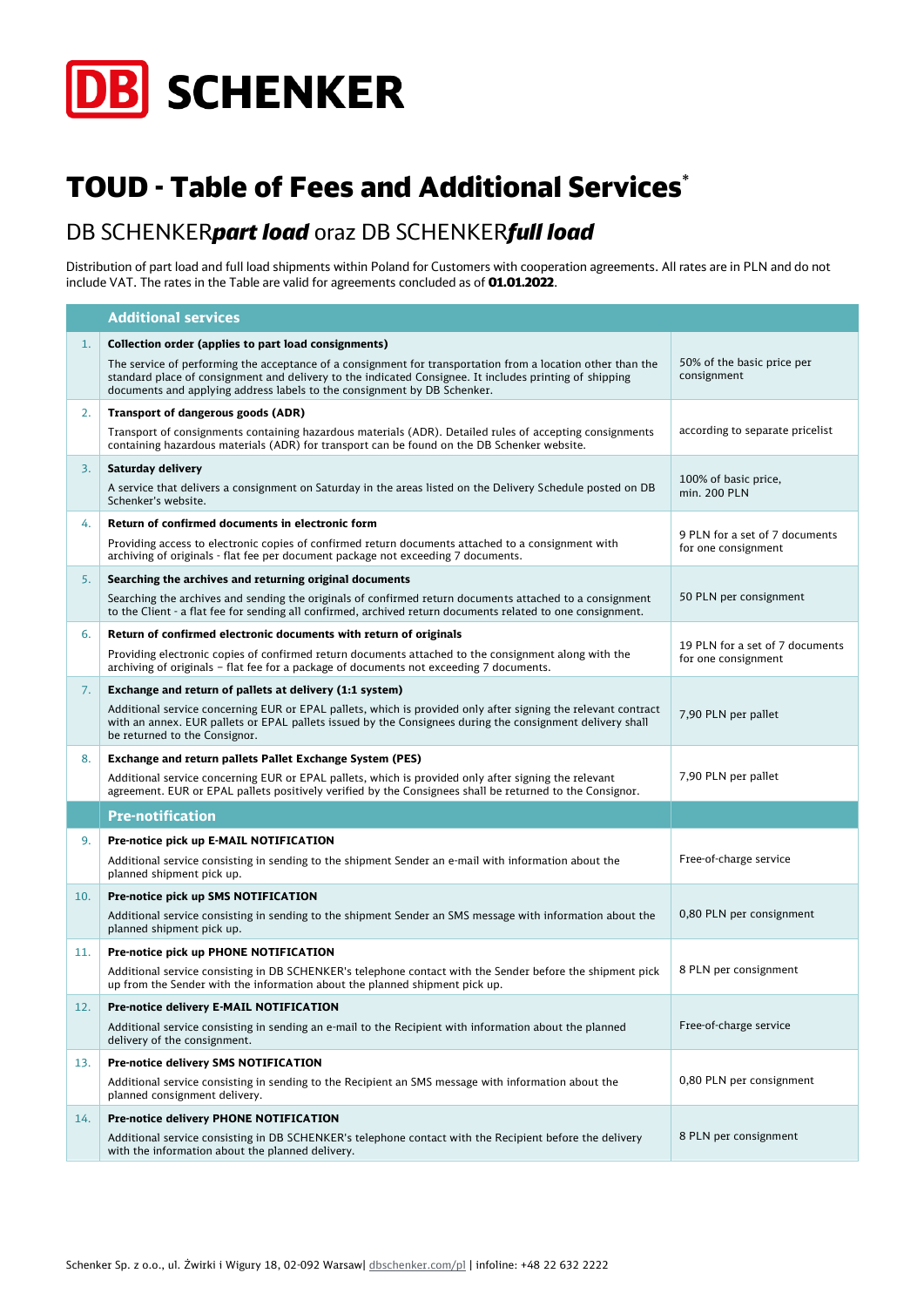|     | <b>Proof of delivery</b>                                                                                                                                                                                                                                                                                                                                                                                                                                                              |                                               |
|-----|---------------------------------------------------------------------------------------------------------------------------------------------------------------------------------------------------------------------------------------------------------------------------------------------------------------------------------------------------------------------------------------------------------------------------------------------------------------------------------------|-----------------------------------------------|
| 15. | Electronic proof of delivery with the Consignee's signature<br>Providing an electronic copy of proof of delivery with the consignee's signature (bottom part of waybill).<br>Available only in the e-connect application.                                                                                                                                                                                                                                                             | Free-of-charge service                        |
| 16. | Electronic copy of waybill<br>Providing an electronic copy of confirmed waybill. Available on the econnect premium application or, upon                                                                                                                                                                                                                                                                                                                                               | 1 PLN per consignment                         |
|     | request, at a DB Schenker branch.                                                                                                                                                                                                                                                                                                                                                                                                                                                     |                                               |
| 17. | Sending a copy of waybill to the Customer<br>Searching the archive and sending a certified paper copy of the waybill to the Customer.                                                                                                                                                                                                                                                                                                                                                 | 50 PLN per consignment                        |
|     | <b>Special deliveries</b>                                                                                                                                                                                                                                                                                                                                                                                                                                                             |                                               |
| 18. | Delivery to retail chains                                                                                                                                                                                                                                                                                                                                                                                                                                                             |                                               |
|     | Delivery to logistics centers and chain stores requiring special conditions for delivery (e.g. delivery within a<br>time window, waiting to count delivered merchandise, or use of consignee's pre-notification of consignment<br>delivery systems). The valid list of supported retail chains is listed in the Delivery Schedule on the DB<br>Schenker's website.                                                                                                                    | 15% of the basic price per<br>consignment     |
| 19. | Delivery in remote areas                                                                                                                                                                                                                                                                                                                                                                                                                                                              |                                               |
|     | Delivery to areas that are difficult to access, generally not associated with urban development, such as<br>mountain and coastal areas, where access is significantly restricted or involves additional requirements for<br>the means of transport delivering the consignment. The fee is applicable to the areas listed in the Delivery<br>Schedule posted on DB Schenker's website.                                                                                                 | 30% of the basic price per<br>consignment     |
| 20. | Delivery in urban areas with difficult access                                                                                                                                                                                                                                                                                                                                                                                                                                         |                                               |
|     | Delivery in urban areas characterized by impediments due to, but not limited to, entrance fees, significant<br>tonnage restrictions, obtaining paid permits/passes, or hourly restrictions on entry. The fee is applicable to<br>the areas listed in the Delivery Schedule posted on DB Schenker's website.                                                                                                                                                                           | 15% of the basic price per<br>consignment     |
| 21. | Fix Day pick up                                                                                                                                                                                                                                                                                                                                                                                                                                                                       |                                               |
|     | An additional service consisting in the pickup of the shipment from the Sender on a specific working day<br>(except Saturdays and holidays according to DB Schenker's work schedule). The possible range of pick up<br>dates from the Sender for the Fix Day pick up option is two working days from placing the order at the<br>earliest.                                                                                                                                            | 100 PLN part load<br>70 PLN full load         |
| 22. | <b>Fix Day delivery</b>                                                                                                                                                                                                                                                                                                                                                                                                                                                               |                                               |
|     | An additional service consisting in the delivery of the shipment on a specified working day (except Saturdays<br>and public holidays according to the DB Schenker's work schedule). The delivery date for the Fix Day<br>delivery option cannot be earlier than or equal to the date resulting from the delivery schedule for a given<br>range of postal codes.                                                                                                                       | 100 PLN part load<br>70 PLN full load         |
| 23. | <b>Same Day Collection</b>                                                                                                                                                                                                                                                                                                                                                                                                                                                            |                                               |
|     | An additional service consisting in the delivery of shipments with the date of goods pick up on the day of the<br>order placement. This option is available only after prior arrangements with DB Schenker.                                                                                                                                                                                                                                                                           | 50% of the basic price per<br>consignment     |
| 24. | <b>Time Window delivery</b>                                                                                                                                                                                                                                                                                                                                                                                                                                                           |                                               |
|     | Additional service consisting in the delivery of shipments enabling the selection of a specific time window<br>for the shipment delivery, between 9 a.m. and 12 p.m. defined as "morning" or between 1 p.m. and 4 p.m.<br>defined as "afternoon" on working days (except Saturdays and holidays according to the work schedule of DB<br>SCHENKER), in the areas specified in the Delivery Schedule available on the DB Schenker's website<br>https://www.dbschenker.com/pl-pl         | 120 PLN part load<br>80 PLN full load         |
| 25. | Time Window pick up                                                                                                                                                                                                                                                                                                                                                                                                                                                                   |                                               |
|     | Additional service consisting in the pick up from the Sender enabling the selection of a specific time window<br>for the shipment pick up, between 9 a.m. and 12 p.m. defined as "morning" or between 1 p.m. and 4 p.m.<br>defined as "afternoon" on working days (except Saturdays and public holidays according to the work<br>schedule of DB SCHENKER), in the areas specified in the Delivery Schedule available on the DB Schenker's<br>website https://www.dbschenker.com/en-en | 120 PLN part load<br>80 PLN full load         |
|     | <b>Consignment parameters control</b>                                                                                                                                                                                                                                                                                                                                                                                                                                                 |                                               |
| 26. | <b>Correction of consignment parameters</b>                                                                                                                                                                                                                                                                                                                                                                                                                                           |                                               |
|     | The fee applies to the correction of data given in shipping documents regarding weight, dimensions, number<br>of collies, method of packing.                                                                                                                                                                                                                                                                                                                                          | 50 PLN per consignment                        |
| 27. | Handling of items exceeding maximum parameters<br>The fee applies to consignments that exceed the allowable maximum parameters specified for the service.                                                                                                                                                                                                                                                                                                                             | 80 PLN per collie                             |
| 28. | Correction of incorrect or incomplete consignment data                                                                                                                                                                                                                                                                                                                                                                                                                                |                                               |
|     | The fee applies to corrections to the Consignee's address and contact information, ADR information,<br>collection information, or other additional charges.                                                                                                                                                                                                                                                                                                                           | 15 PLN per consignment                        |
|     | <b>Additional fees</b>                                                                                                                                                                                                                                                                                                                                                                                                                                                                |                                               |
| 29. | Toll                                                                                                                                                                                                                                                                                                                                                                                                                                                                                  |                                               |
|     | A toll charge for the use of toll roads covered by an electronic toll collection system or toll highways covered<br>by payment systems.                                                                                                                                                                                                                                                                                                                                               | 11.18 % of the basic price per<br>consignment |
| 30. | Seasonal surcharge<br>A fee for handling consignments during peak shipping periods. The seasonal surcharge applies a) for 10<br>business days before and 4 business days after Easter*, b) from 5th business day before 1st May till 3rd                                                                                                                                                                                                                                              | 7.5% of the basic price per<br>consignment    |